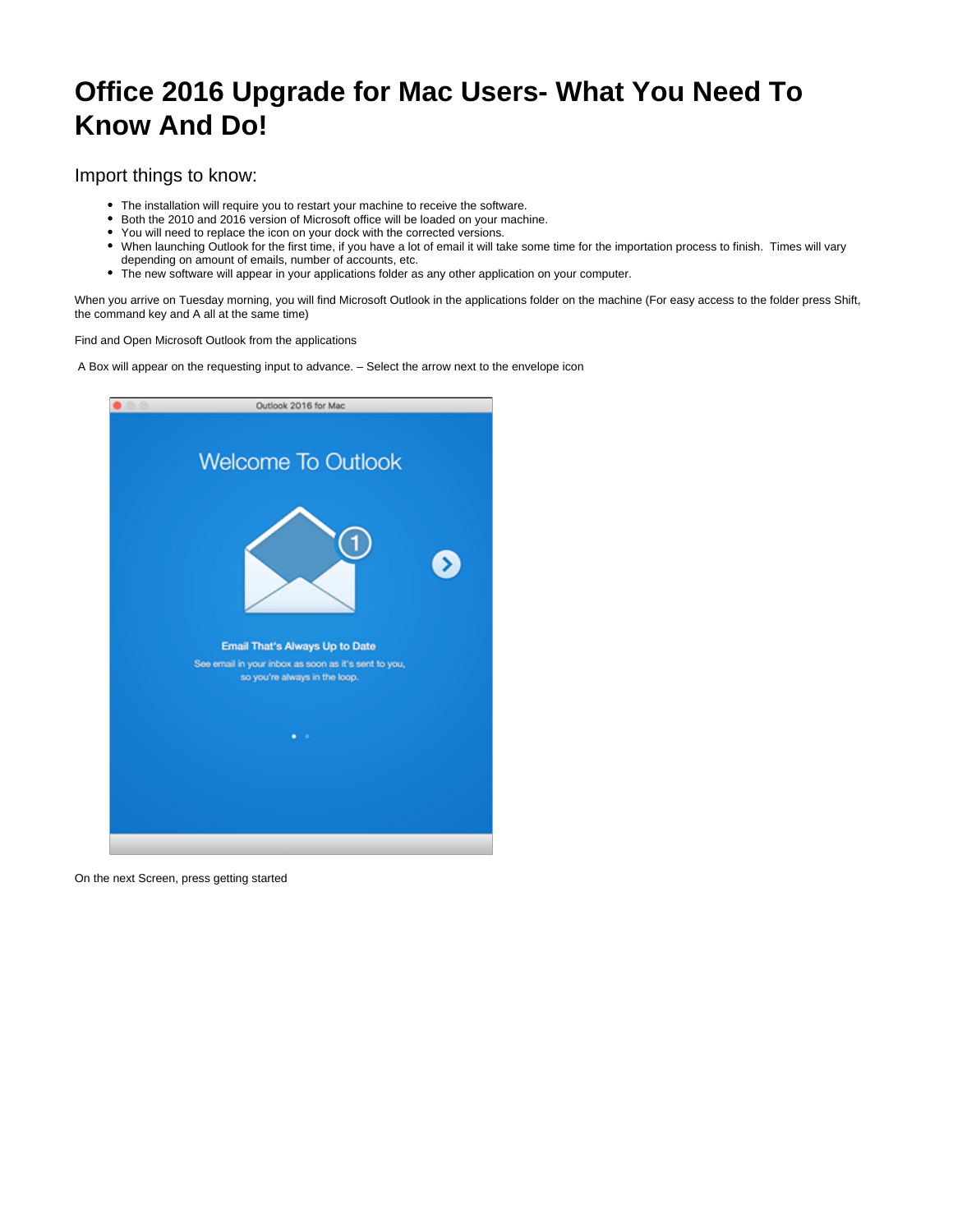|   | Outlook 2016 for Mac                                          |
|---|---------------------------------------------------------------|
|   | <b>Welcome To Outlook</b>                                     |
| ∢ |                                                               |
|   | <b>Faster Search</b>                                          |
|   | Spend less time looking and more time getting<br>things done. |
|   |                                                               |
|   | $\cdots$                                                      |
|   | Get started >                                                 |
|   |                                                               |
|   |                                                               |

Select your view option you would like to use and click continue

| Outlook 2016 for Mac                                                                                                                                                                                  |
|-------------------------------------------------------------------------------------------------------------------------------------------------------------------------------------------------------|
| How would you like Office to look?<br>You can always change the theme later on under<br>Preferences > General.                                                                                        |
| . .<br>$\mathbb{R}$ -<br>×<br>00 N P<br>ø<br>Ϋ<br>m.<br>$\equiv$<br><br>$-1 - 1 - 1 = 0$<br><br>$\frac{1}{2}$<br>٠<br>$\cdots$<br>$+ -$<br>$+ -$<br>$\sim$<br>۰<br>$= -$<br>$= -$<br>$= -1$<br>$\sim$ |
| Choose your theme:<br>Colorful<br>Classic                                                                                                                                                             |
| Continue >                                                                                                                                                                                            |
|                                                                                                                                                                                                       |

Select Start using Outlook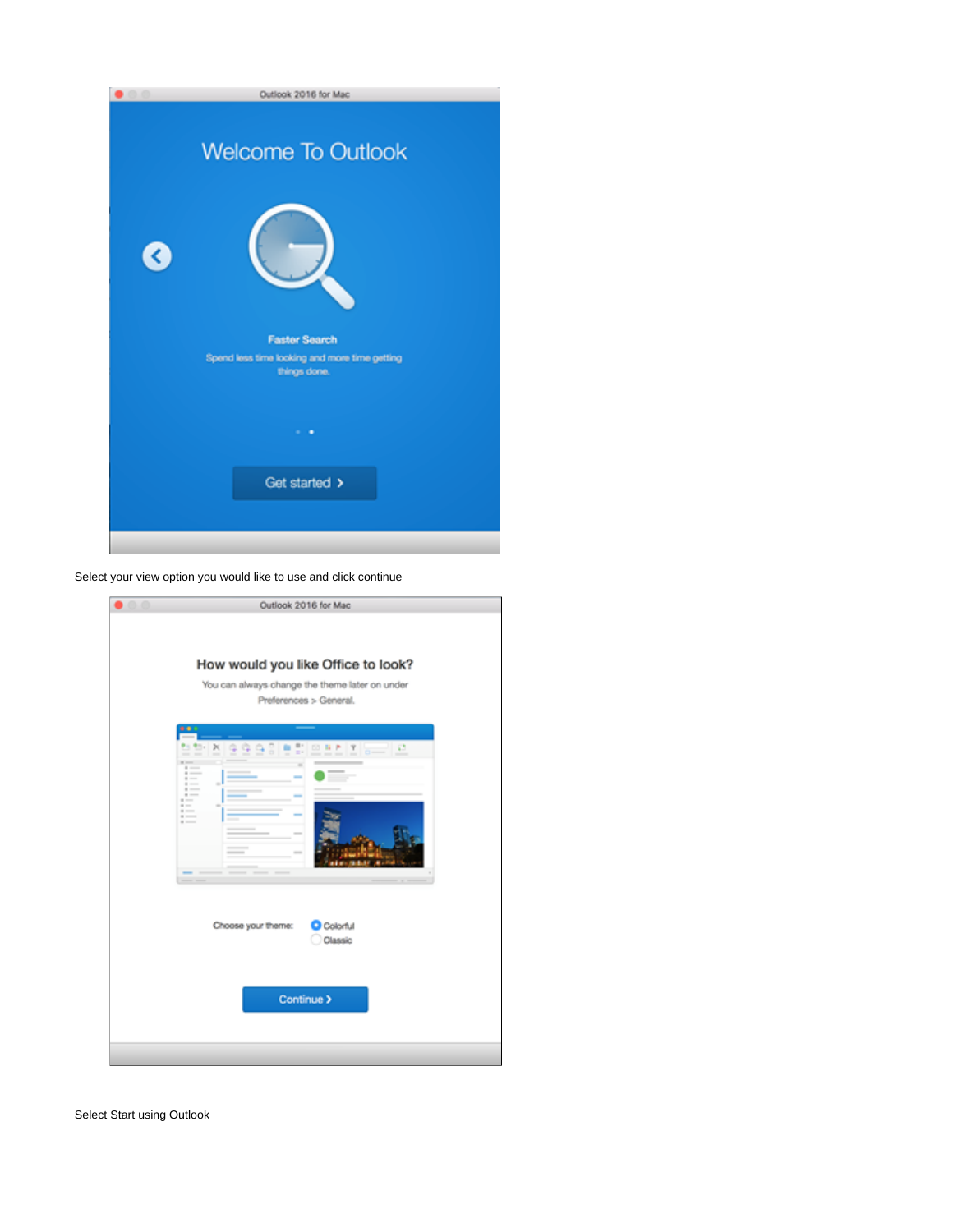

The next screen the is most import. This is asking to import your current outlook information into Outlook. Select import.

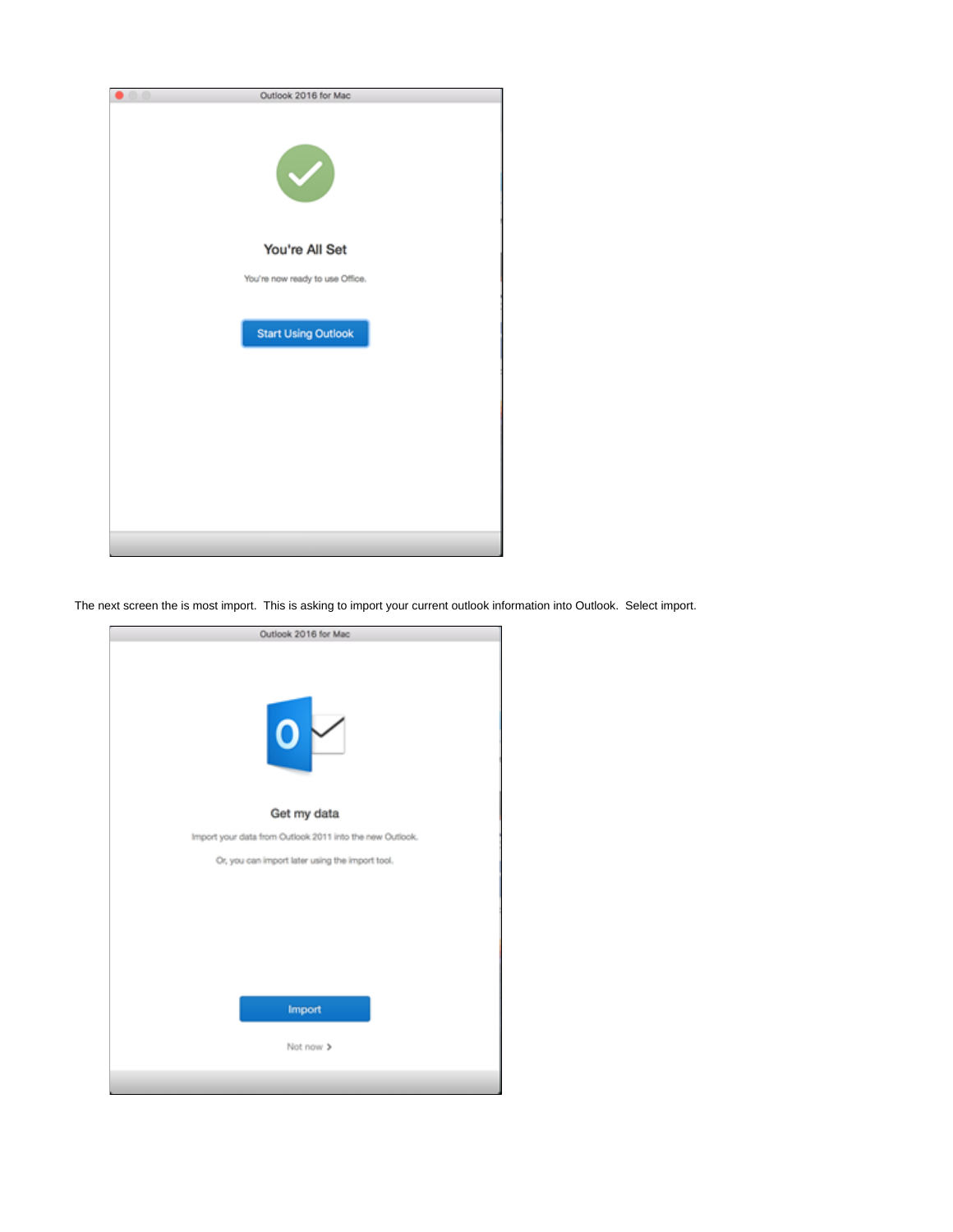This import process will take some time to complete. Depending on the size of your inbox and the number of emails you have, this may take some time. When this process finishes, please use outlook as you normally would.

| Outlook 2016 for Mac                            |  |  |
|-------------------------------------------------|--|--|
| $\circ$                                         |  |  |
| Importing                                       |  |  |
| This might take some time.                      |  |  |
| Do not quit Outlook or shut down your computer. |  |  |
| Importing Outlook for Mac 2011 data             |  |  |
| Importing accounts                              |  |  |
|                                                 |  |  |
|                                                 |  |  |
|                                                 |  |  |
|                                                 |  |  |
| Cancel >                                        |  |  |
|                                                 |  |  |

## Replacing the icons on your Dock

With the upgrade to Office 2016, the Microsoft Office 2011 for Mac icons need to be removed from your Dock and replaced with the current versions.

Find the Icons on your Dock

Hover your Cursor above the Icon you wish to remove, i.e. Outlook, Excel, Word, etc.

- 1. Right click on the application icon
- 2. From the small window that appears, choose Options
- 3. Choose Remove from Dock

There is a second way to remove the old icons from your Dock.

- 1. Click and hold down on the icon you wish to remove
- 2. While still holding down the click on the icon, move the cursor up above the Dock.
- 3. As you move up slowly you'll see the word, "Remove" come up.
	- Let go of the held click and the icon will have been removed from the Dock.



## Related articles

- [Outlook Webmail: Switching Mailboxes Video](https://confluence.ptsem.edu/display/ITSKnowledge/Outlook+Webmail%3A+Switching+Mailboxes+Video)
- [Outlook on PC, Setup](https://confluence.ptsem.edu/display/ITSKnowledge/Outlook+on+PC%2C+Setup)